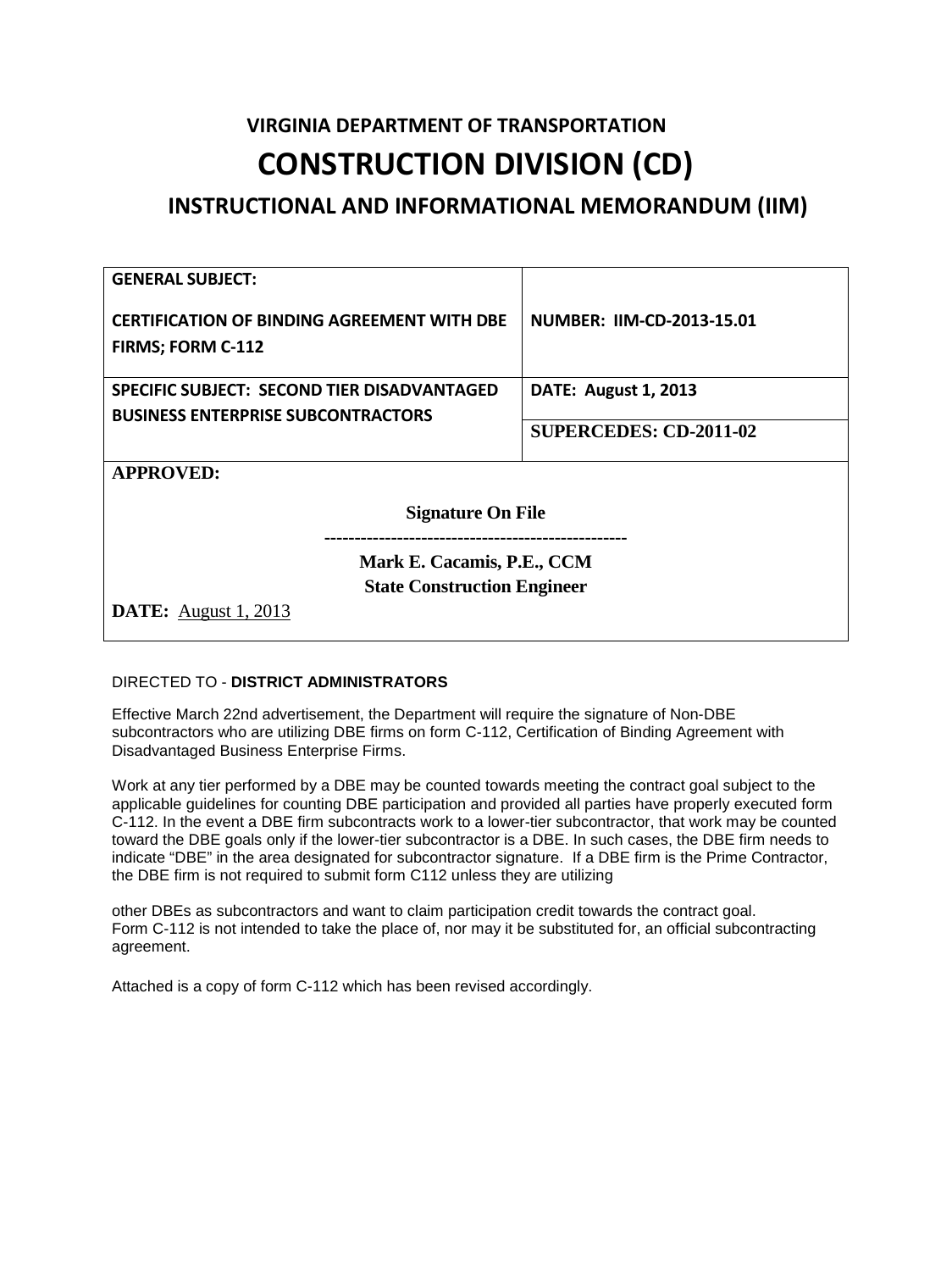**Eorm C-112** Rev. 3-1-11 Page 1 of 2

### **COMMONWEALTH OF VIRGINIA** DEPARTMENT OF TRANSPORTATION **CERTIFICATION OF BINDING AGREEMENT WITH DISADVANTAGED BUSINESS ENTERPRISE FIRMS**

Project No.:

Federal Project No.:

This form is to be submitted in accordance with the Department's Special Provision for Section 107.15.

It is hereby certified by the below signed Contractors that there exists a written quote, acceptable to the parties involved preliminary to a binding subcontract agreement stating the details concerning the work to be performed and the price which will be paid for the aforementioned work. This document is not intended to, nor should it be construed to, contain the entire text of the agreement between the contracting parties. This document does not take the place of, nor may it be substituted for, an official subcontracting agreement in those situations that may require such an agreement. A copy of the fully executed subcontract agreement shall be submitted to the Engineer within fourteen (14) business days after contract execution.

It is further certified that the aforementioned mutually acceptable quote and fully executed subcontract agreement represent the entire agreement between the parties involved and that no conversations, verbal agreements, or other forms of non-written representations shall serve to add to, delete, or modify the terms as stated.

The prime Contractor further represents that the aforementioned mutually acceptable quote and fully executed subcontract agreement shall remain on file for a period of not less than one year following completion of the prime's contract with the Department or for such longer period as provisions of governing Federal or State law or regulations may require. For purposes of this form, the term Prime Contractor shall refer to any Contractor utilizing a DBE subcontractor, regardless of tier, in which they are claiming DBE credit toward the contract goal.

Contractors further jointly and severally represent that said binding agreement is for the performance of a "commercially useful function" as that term is employed in 49 C.F.R. Part 26.55 (c), (d).

#### TO BE SIGNED BY THE SUBCONTRACTOR TO THE PRIME CONTRACTOR, AND ANY LOWER TIER SUBCONTRACTORS HAVING A CONTRACT WITH THE BELOW NAMED DBE FIRM

| <b>Prime Contractor</b>                             |                              |                                                |       |              |  |
|-----------------------------------------------------|------------------------------|------------------------------------------------|-------|--------------|--|
|                                                     | By: $\overline{\phantom{0}}$ | the company of the company of the<br>Signature | Date: | <b>Title</b> |  |
| <b>First Tier</b><br>Subcontractor if<br>Applicable |                              |                                                |       |              |  |
|                                                     | By:                          | Signature                                      | Date: | <b>Title</b> |  |